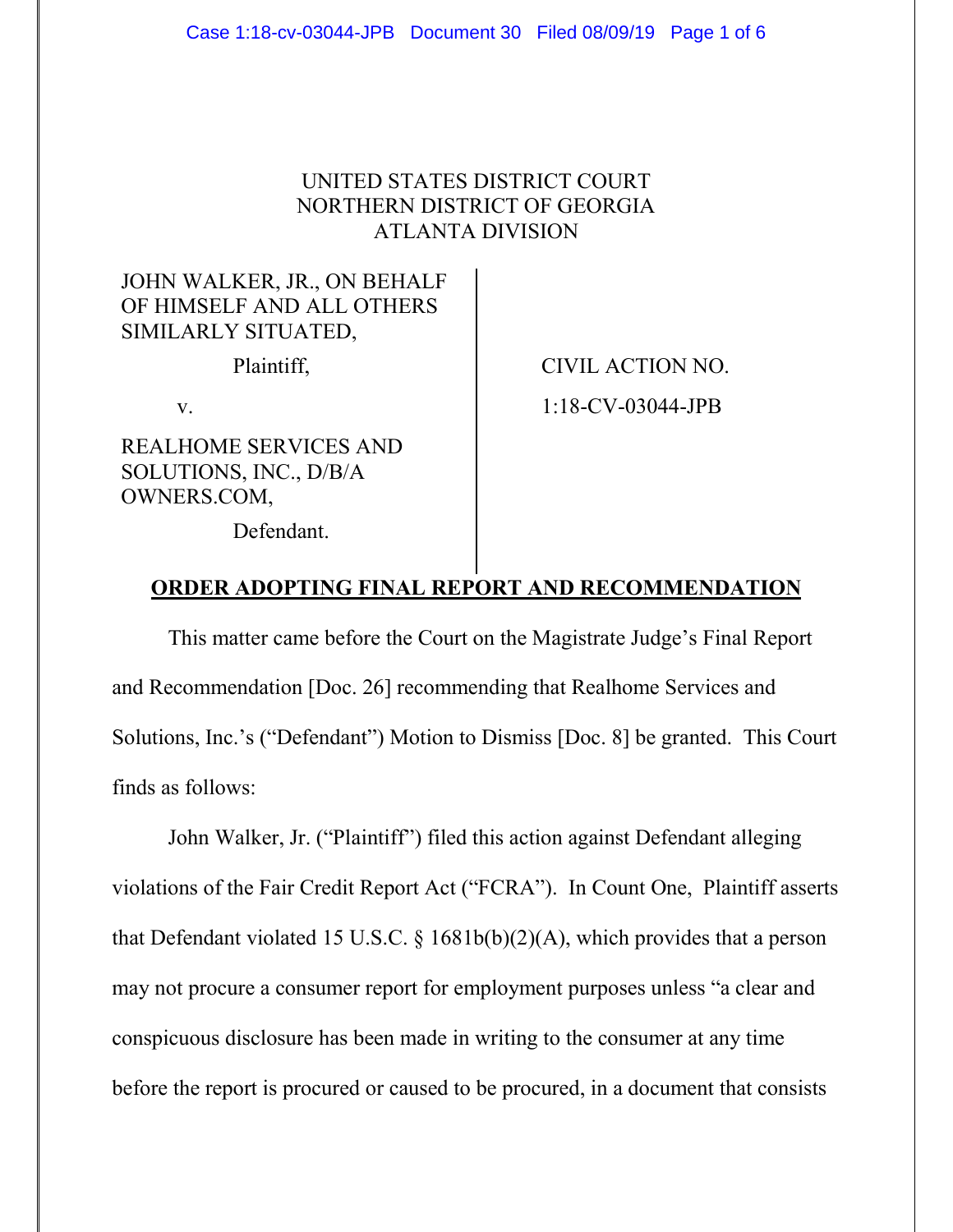solely of the disclosure." The Magistrate Judge determined that Count One should be dismissed because Plaintiff failed to allege a concrete injury. In Count Two, Plaintiff alleges that Defendant violated 15 U.S.C. § 1681b(b)(3)(A), which provides that in using a consumer report for employment purposes, before taking any adverse action, "the person intending to take such adverse action shall provide to the consumer to whom the report relates" a copy of the report and a description of the rights of the consumer. The Magistrate Judge then determined that both Count One and Count Two should be dismissed because the report was not used for employment purposes. Importantly, for recovery under either 15 U.S.C. §§  $1681b(b)(2)(A)$  or  $(b)(3)(A)$ , the plain and unambiguous language of the statute dictates that the consumer report must be used for employment purposes.

Plaintiff timely filed his objections to the Magistrate Judge's Final Report and Recommendation on February 11, 2019. Plaintiff argues that this Court should reject the Report and Recommendation and deny Defendant's Motion to Dismiss in its entirety. Specifically, Plaintiff argues that the Magistrate Judge erred in determining that Plaintiff did not have standing because the Magistrate Judge failed to consider other types of injury unrelated to confusion. Plaintiff also argues that the Magistrate Judge erred in determining that FCRA does not apply to independent contractors.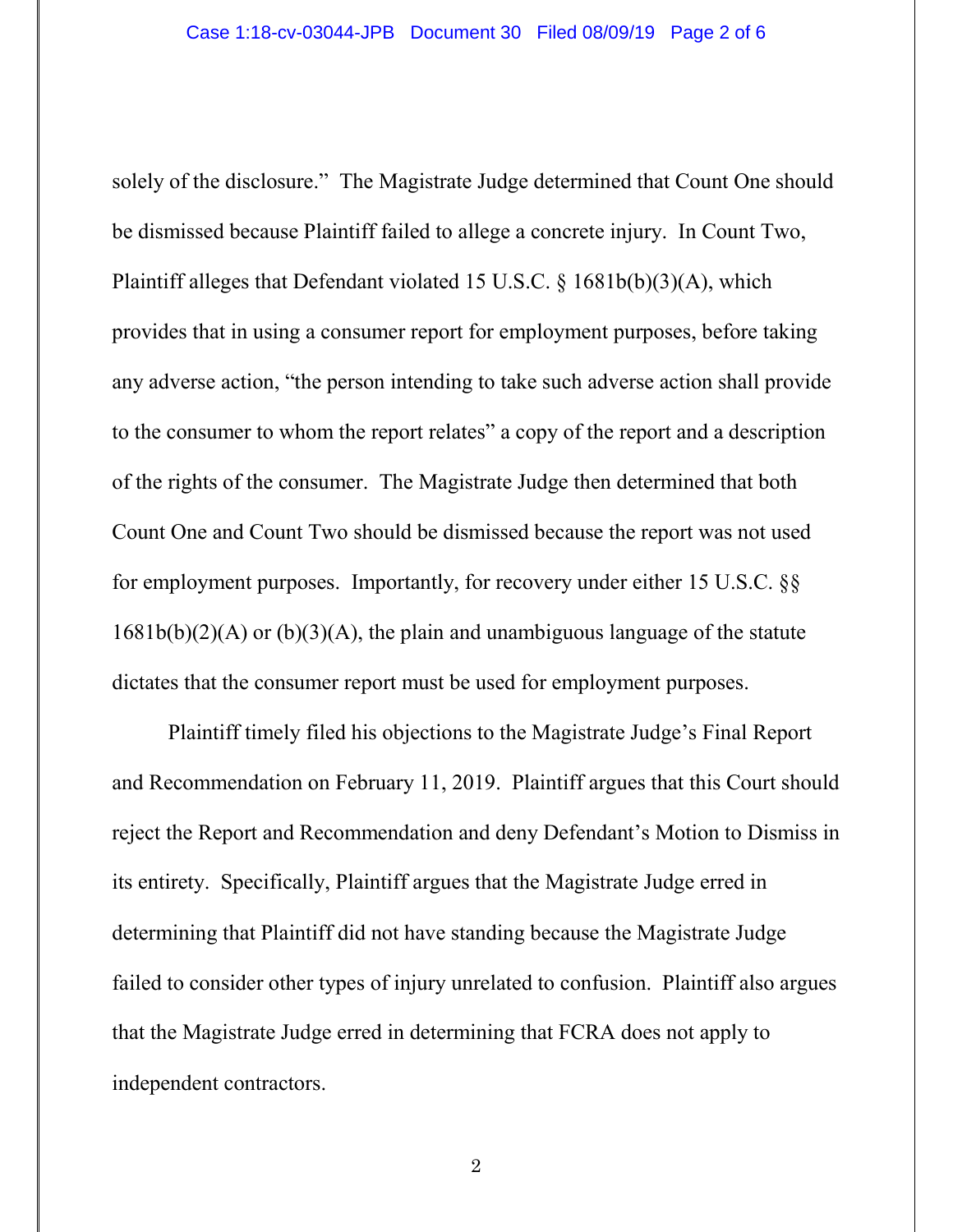A district judge has broad discretion to accept, reject or modify a magistrate judge's proposed findings and recommendations. United States v. Raddatz, 447 U.S. 667, 680 (1980). Pursuant to 28 U.S.C. § 636(b)(1), the Court reviews any portion of the Report and Recommendation that is the subject of a proper objection on a *de novo* basis and any non-objected-to portion under a "clearly erroneous" standard. Because Plaintiff timely filed objections, this Court will review the entire recommendation *de novo*.

As already stated above, for Plaintiff to prevail on either of his claims, this Court must find that the consumer report was used for employment purposes. In this case, it is undisputed that Plaintiff applied for an independent contractor position with Defendant. Thus, this Court must determine whether a person seeking to work as an independent contractor—not as an employee—is covered by FCRA. Because determining whether FCRA covers independent contractors is relevant, and potentially dispositive, to both Count One and Count Two, this will be the Court's first inquiry.

Under FCRA, employment purposes is defined as "a report used for the purpose of evaluating a consumer for employment, promotion, reassignment or retention as an employee." 15 U.S.C. § 1681a(h). This Court is not aware of any binding authority from this circuit concerning whether independent contractors are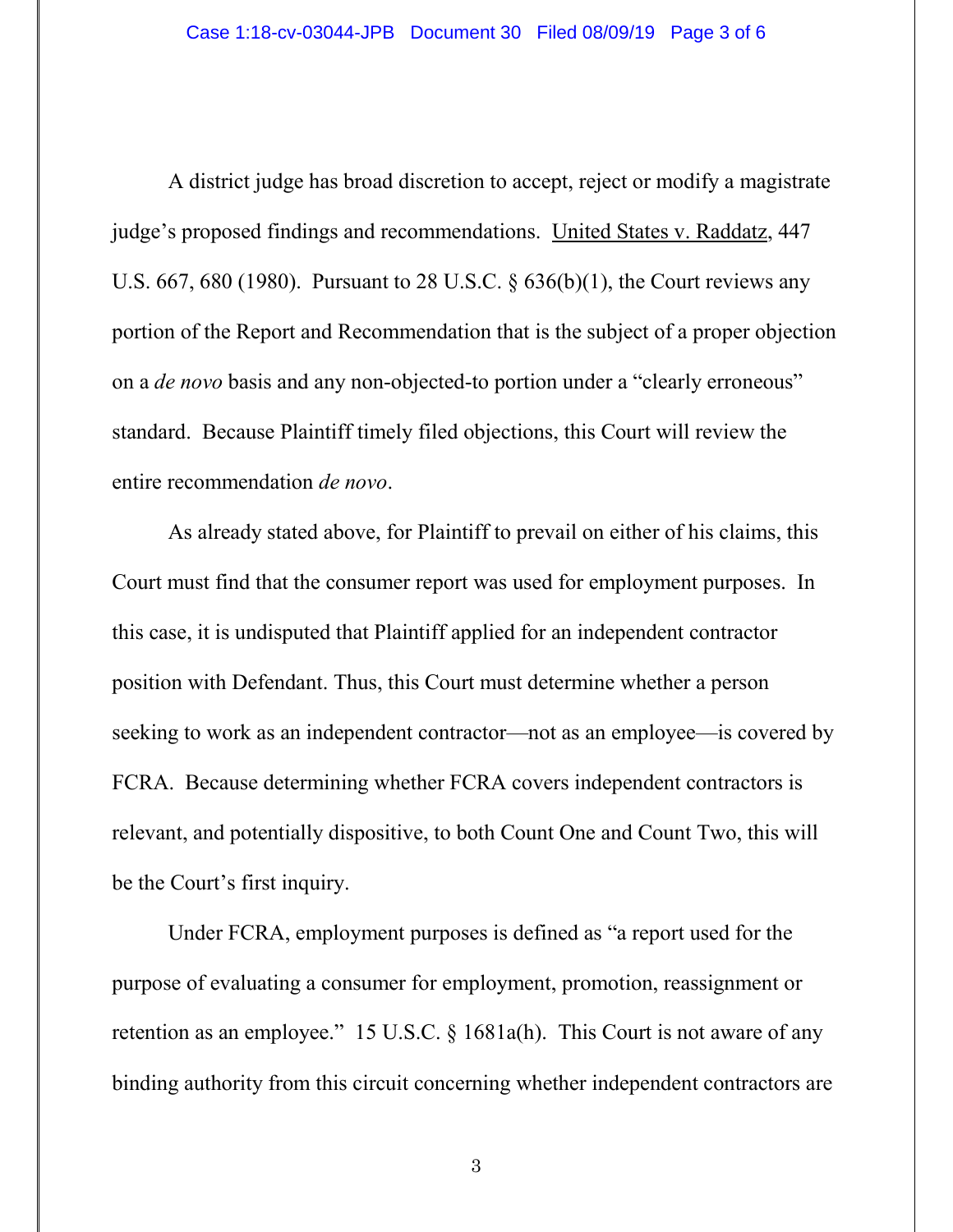protected by FCRA, and neither party has cited any.1 However, it is well

established that

[w]here Congress uses terms that have accumulated settled meaning under ... the common law, a court must infer, unless the statute otherwise dictates, that Congress means to incorporate the established meaning of these terms.... In the past, when Congress has used the term 'employee' without defining it, we have concluded that Congress intended to describe the conventional master-servant relationship as understood by common-law agency doctrine.

Nationwide Mut. Ins. Co. v. Darden, 503 U.S. 318, 322–23 (1992)

(internal citations omitted). Furthermore, this Court "must presume that

Congress said what it meant and meant what it said." Collins v. Experian

Information Sols., Inc., 775 F.3d 1330, 1335 (11th Cir. 2015). Plaintiff

argues that this Court should construe FCRA broadly to include

independent contractors because FCRA is a remedial statute. Importantly,

 $\overline{a}$ <sup>1</sup> Other district courts have held that the FCRA does not apply to independent contractors. See Lamson v. EMS Energy Mktg. Serv., Inc., 868 F. Supp. 2d 804 (E.D. Wis. 2012) (holding that an independent contractor was not covered by the protections of FCRA); Johnson v. Sherwin-Williams Co., 152 F. Supp. 3d 1021 (N.D. Ohio 2015) (finding that the unambiguous language of FCRA makes clear that the "for employment purposes" provision does not apply where an individual is being evaluated for retention as an independent contractor); and Smith v. Mut. of Omaha Ins. Co., No. 4:17-CV-00443-JAJ-CFB, 2018 WL 6921119, at \*4 (S.D. Iowa Oct. 4, 2018) (holding that if the plaintiff is an independent contractor, then his FCRA claim will necessarily fail and noting that Hoke is no longer good law because the Supreme Court ruled in favor of a "presumption that Congress means an agency law definition for 'employee' unless it clearly indicates otherwise").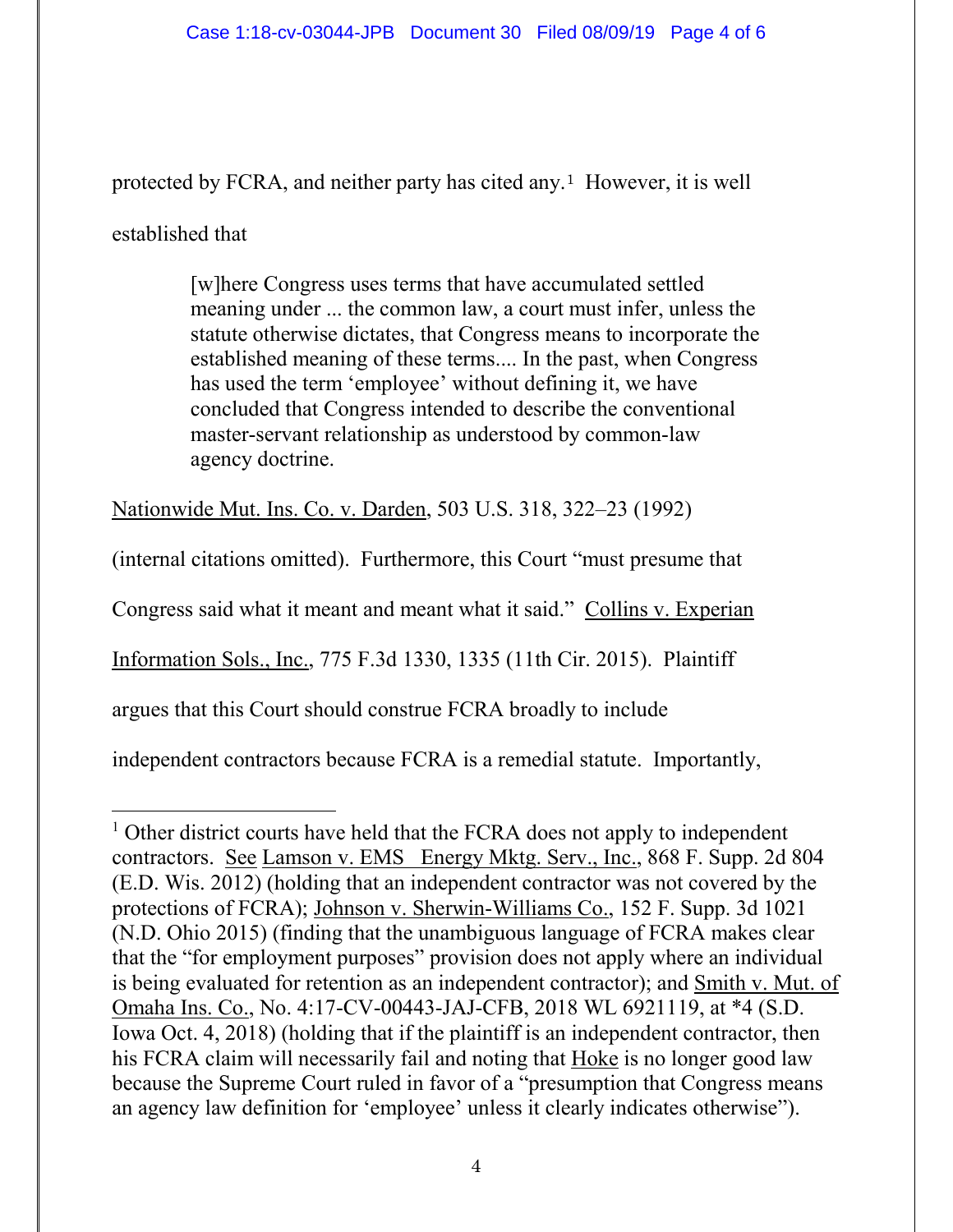however, in addressing whether a court should broadly construe statutes based on what mischief the federal statute was designed to remedy, the Supreme Court warned that the cases which have done so result in "feeble precedents for unmooring the term from the common law." Id. at 324. Ultimately, because employee or employment is not otherwise defined in FCRA, pursuant to Darden, this Court is required to apply the common law meaning of employment, which does not include independent contractors. As such, the Magistrate Judge was correct when he determined that FCRA does not apply in this case, and his decision is therefore adopted.

Plaintiff argues that Hoke v. Retail Credit Corporation—a decision pre-dating Darden by seventeen years and decided by another circuit demands a different result. 521 F.2d 1079 (4th Cir. 1975). In that case, the Fourth Circuit Court of Appeals broadly defined employment. Id. at 1082 (holding, in the context of medical licensing, that "we have no hesitancy in concluding the information was furnished for 'employment purposes' in the broad generic sense of the words"). With the mandates of Darden, which was decided after Hoke, this Court finds that it would

5